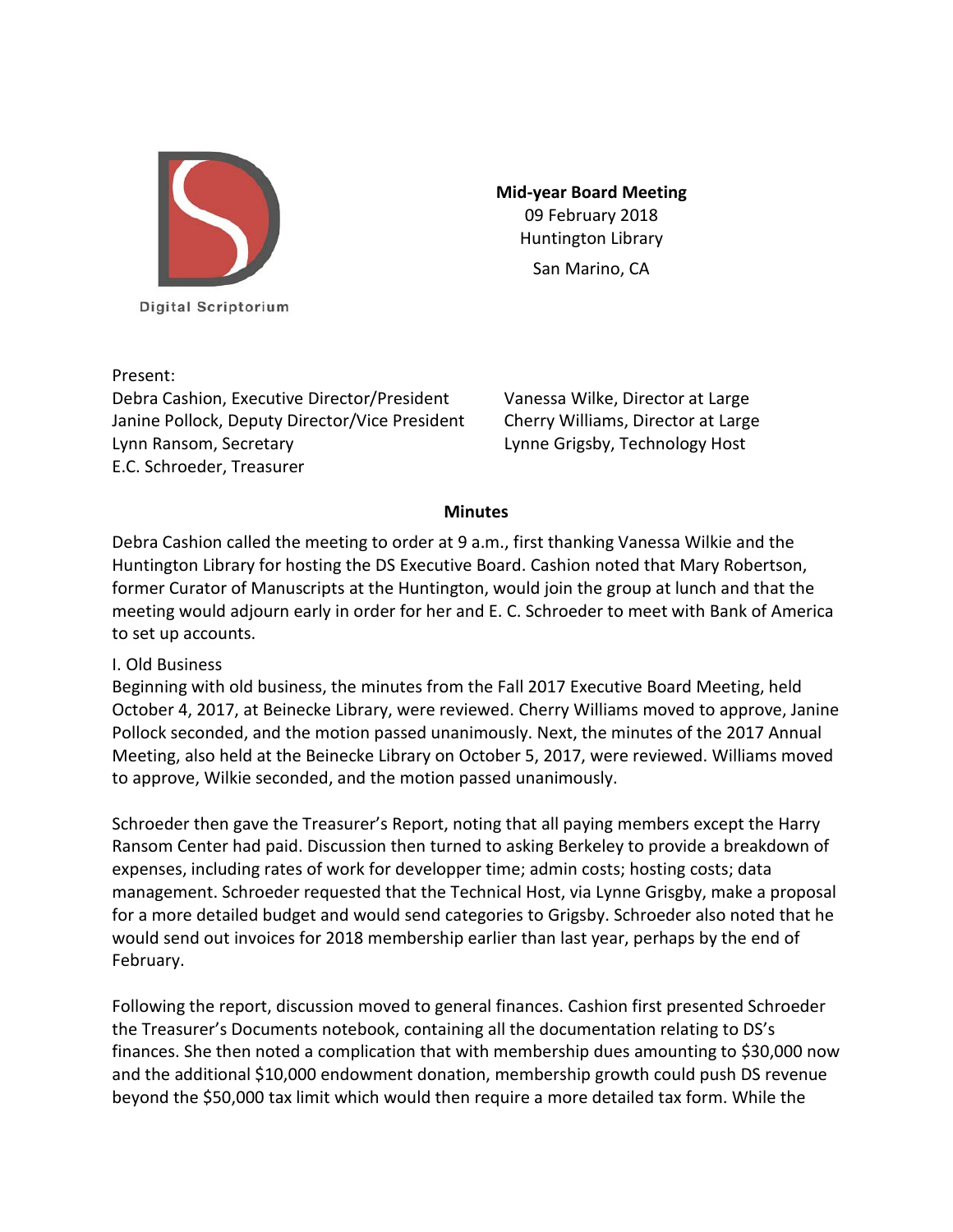potential for greater complications in filing taxes, the board determined that it should not be a hindrance for growth but DS does need be prepared to accept this eventuality.

Cashion also announced that a business account at Bank of America, called "Business Fundamentals Account" was ready to be set up pending board approval The account does not have a checkbook or ATM but allows DS to accept, hold, and transfer funds. A checking account, holding a minimum of \$3000, and a savings account, holding a minimum of \$7000, was set up to avoid fees. Cashion asked for the board approval. Schroeder asked what would happen to the funds if we disband, and Cashion noted that the procedure was covered in the bylaws in Article 10: "Dissolution." Wilkie moved to approve; Lynn Ransom seconded; the motion passed unanimously.

The final item regarding finances was a review of the Donation Acceptance form. Cashion noted that the donor also requested an Investment Policy form, which was in progress and under review with a pro-bono investment counselor provided by VLAA (Volunteer Lawyers and Accountants for the Arts).. Cashion noted that Bank of America had a relationship with Merrill Lynch; Schroeder suggested that DS look at other firms that specialize in non-profit work when DS builds up enough funds to create an investment portfolio.. There was general agreement with this suggestion, and it was agreed that Cashion would send out documents for final approval after the investment counselor was finished with revisions, then send them to the donor.

Lynne Grigsby then reported on the new website, noting that it was all on Wordpress except for the search page. In addition to Technical Host, the Executive Director/President and the Secretary will have admin privileges to update and manage pages. Currently, only Technical Host and Executive Director (Grigsby and Cashion) have privileges, but Grigsby will add Secretary (Ransom). Grigsby was also asked to provide new website logo for letterhead use. She agreed to post them in the Google drive.

The group discussed revisions to homepage text to address reported misperceptions about DS's membership policy, namely that it was perceived that DS only caters to members who can afford high dues. Schroeder advised adding a "How to Join" page that would outline steps and qualifications for membership. The group then turned to the topic of publicizing new website and increasing visibility. Ransom volunteered to craft an announcement of the new website to distribute on listservs and other social media outlets. Wilkie offered to create a flyer for distribution at conferences.

## II. New business

The following items were discussed:

1. Setting the date and location for the next Board and Annual Meeting. The joint meeting will be hosted by Cherry Williams and will take place 6-7 Sept. 2018, at UC Riverside. Williams suggested using Ontario airport, and recommended the Mission Inn, the Hyatt, and the Marriott.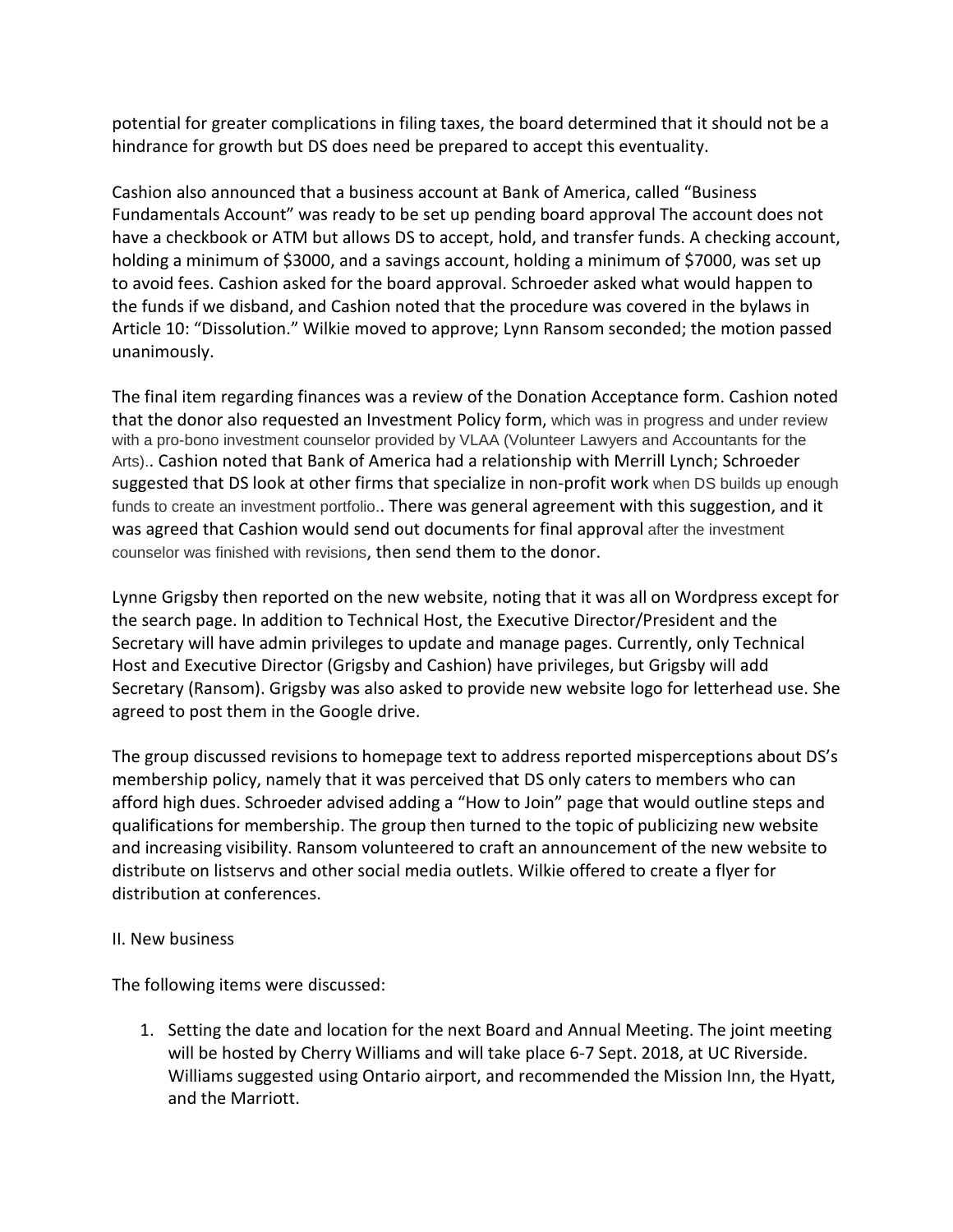- 2. 2018 Board elections. Consuelo Dutschke will step down from the Executive Board to serve on the Advisory Council, leaving one seat vacant. Ransom and Pollock volunteered to sit on the Nominating Committee and agreed to provide a list of nominees shortly. It was pointed out that all current board members are due for re-election, which led to a discussion about the possibility of some board members shortening the length of the next term to stagger the departure. Schroeder raised the question of whether nonpaying, or associate, members could run for election. Bylaws do not have an explicit statement for all board seats, only for officer positions. Group determined that the prohibition should apply to all board seats.
- 3. Grigsby reported that Berkeley was looking into replacing WebGenDB to another platform and advised that it may take 1-2 years to consider how this affects us.
- 4. New memberships/associates. Schroeder agreed to contact institutions about joining DS, including University of North Carolina, the Getty, UCLA, Southern Methodist University, Princeton University, Claremont College, Duke University, St. John's Abby, and the Boston Public Library. Also discussed was contacting David Gura at Notre Dame University about rejoining. Pollock asked, "What was our sales pitch," which was identified as something that needed to be developed.
- 5. User Survey Results: the board reviewed the survey results. Only 23 respondents, which did not supply enough useful data to draw conclusions. It was agreed that the survey would be extended, a link would be added to the website, and Ransom would send out an email blast notifying people of DS's strategic initiative and requesting that people fill out the survey. End date will be August 1, 2018.
- 6. The final item new business item discussed was the agenda for the Fall Annual Meeting, which eventually led to a larger discussion on strategic planning. Initial agenda items include:
	- a. Advisory Committee Project reports
	- b. Speakers from local collections (Williams to arrange)
	- c. Open discussion on hurdles that members and prospective member face: cataloging, technical, etc.
	- d. Strategic planning

The meeting ended with an open discussion of a proposed strategic planning meeting and member engagement. With all member of the board recognizing that DS was at a crossroads, the board agreed that it was in the best interests of DS to hold a "Future of Digital Scriptorium/DS 2.0) planning meeting. The meeting would bring together a group gathering 15- 20 users and representatives of similar projects as well as technical experts, metadata specialists. Schroeder offered to host the meeting at the Beinecke in February or March of 2019 and committed up to \$25,000 in support. The meeting would allow an opportunity for "bluesky thinking" about what DS is, what it should be, and how to achieve it. A spreadsheet